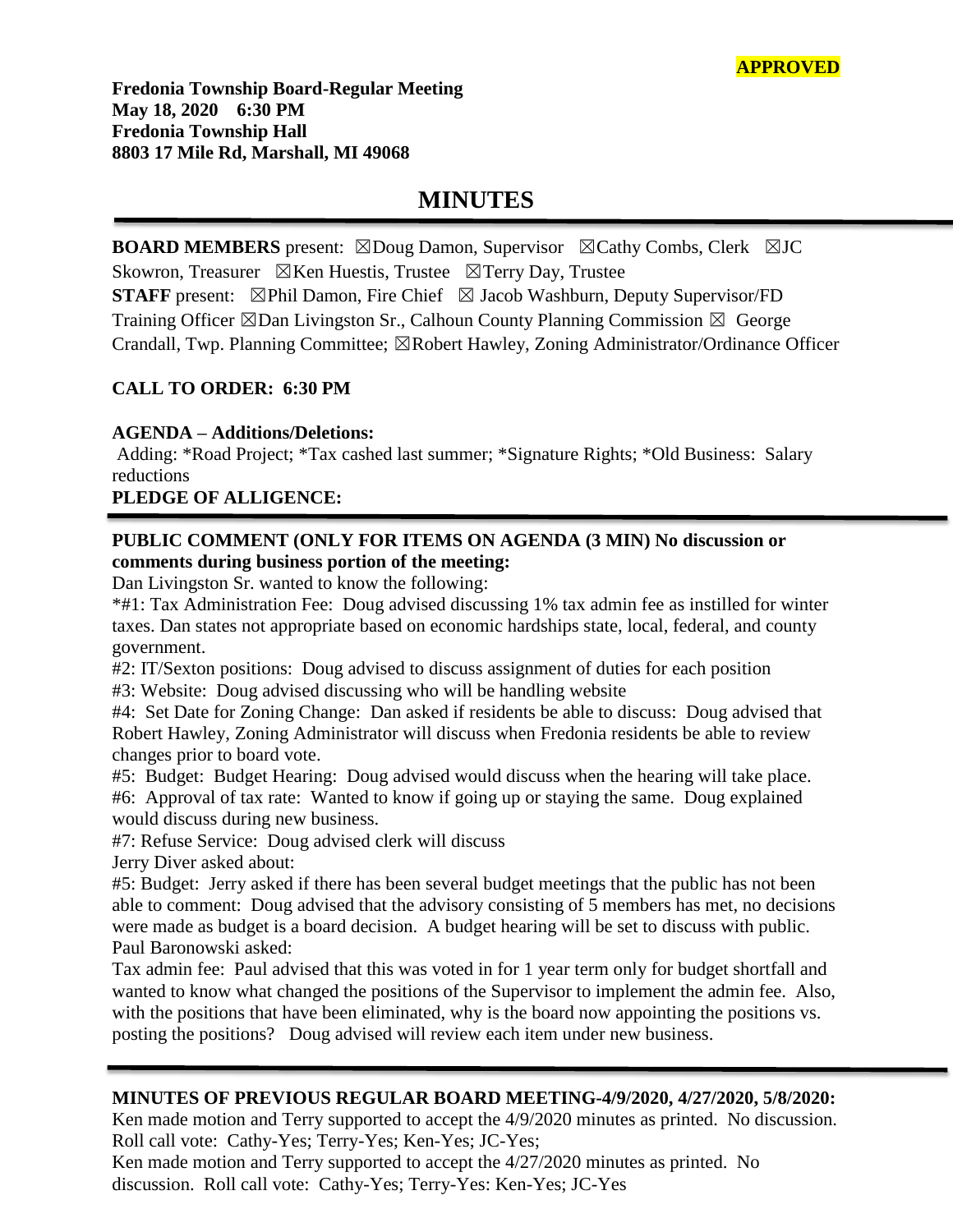Terry made a motion and Ken supported to accept the 5/8/2020 minutes as printed. Cathy mentioned that one of the minutes will show teleconference/electronic vs. hall address. Roll call vote: Cathy-Yes; JC-Yes; Terry-Yes; Ken-Yes; JC-Yes **APPROVED AS READ**

**FINANCIAL REPORT:** JC advised will be waiting for actual in-person meeting. **PLACED ON FILE FOR AUDIT**

**READING OF THE BILLS:** Cathy explained as of 4/21/2020 total of \$3,189.02. Doug made motion and Ken supported to pay bills as submitted and any other normal bills; Roll call vote: Cathy-Yes; JC-Yes; Ken-Yes; Terry-Yes**. APPROVED AS READ**

#### **OLD BUSINESS:**

- 1. **Inspector Fees**: Doug advised that financial advisory reviewed and Cindy Thomas explained they initially discussed to increase inspector fee \$25 as township is responsible and then they would be paid but not taxed on township portion. In addition, would add an admin fee to the current inspector fee. Doug made motion to put in effect immediately that the inspector fee would remain the same, only provide 1099 form for portion that the inspector is paid and include an administrative fee; Terry supported motion made by Doug. Roll call vote: Cathy-Yes; JC-Yes; Ken-Yes; Terry-Yes. Motion carried unanimously.
- 2. **Salary reductions**: Doug explained after speaking with MTA that election officials cannot be changed unless a written statement by them, an appointed trustee/office is the same as an elected official. Fire department captains for example to reduce salary \$50 would be a 50% reduction and would not recommend reducing their salaries. However, Doug advised he would reduce his salary by \$50 ( $1<sup>st</sup>$  quarter of fiscal year-July/Aug/Sept) and will submit a letter to the clerk. Explained other positions can also submit a letter to the clerk.

## **NEW BUSINESS**:

1. **Tax Administration Fee:** Doug advised last year on June 20, 2019 the resolution was brought to the board to raise ½ % for summer taxes and 1% for winter taxes. MTA was contacted and mileage is not applicable, just a board vote. Doug made motion and JC supported to instill a permanent 1% percent for summer and winter property taxes. More discussion held on timing of admin fee, economic hardships and waiting to see later in the year, past resolution states  $\frac{1}{2}$  % for summer and 1% for winter taxes, Doug advised he understands and the motion is 1%. Advisory board explained that the 1% admin fee needed based on state revenue cuts to balance budget. Roll call vote: Cathy-No; JC-Yes; Terry-No; Ken-No; Doug-Yes: Motion defeated.

JC made motion to implement the 1% administration fee for summer and winter taxes and reviewed on an annual basis, Doug supported motion. Roll call vote: Cathy-Yes; JC-Yes; Terry-Yes; Ken-Yes; Doug-Yes. Motion carried unanimously.

2. **IT/Sexton positions/responsibilities**: Doug volunteered with help from Phil and Jacob to resume the Sexton duties at no additional compensation. IT-Doug has asked Roger Smith to assist with day to day activities and work with Carl Damon with no additional compensation. Any issues that cannot be resolved will be brought to the board for further handling of duties/issues. Terry made a motion and Cathy supported to have Doug resume the responsibilities for the Sexton position with help from Jacob and Phil; Roger Smith to accept responsibilities of IT position with help from Carl Damon at no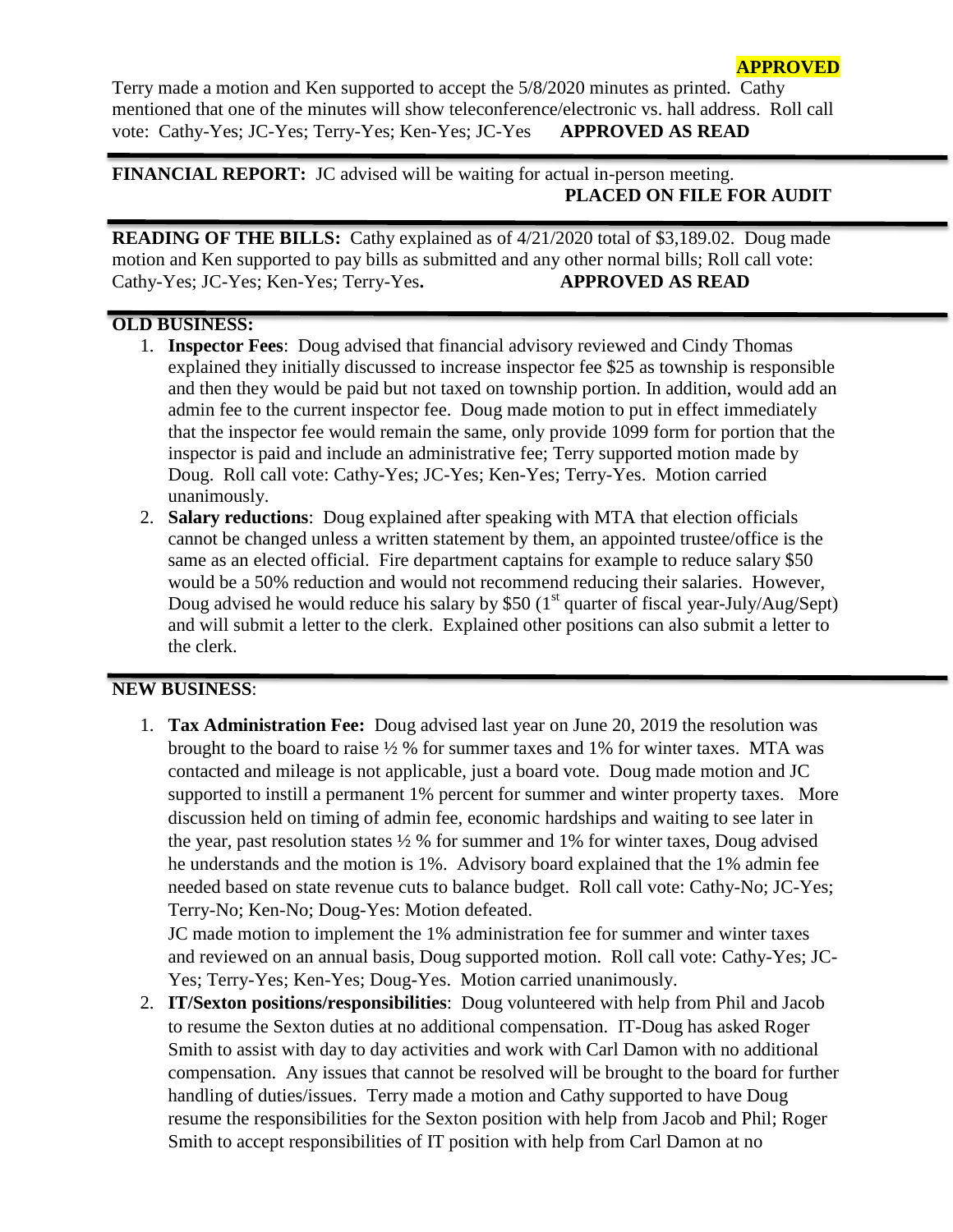additional compensation for either. Roll call vote: Cathy-Yes; JC-Yes; Terry-Yes; Ken-Yes; Doug-Yes. Motion carried unanimously.

- 3. **Website:** Doug advised that the website has been up and is very good. Cost to maintain is \$16 a month. Doug asked for discussion on what to do with website, board voted to have Pam removed from web on May 8. Jacob states he received agenda and put on web and would keep doing same. Terry made motion to keep Web and have Jacob continue updating website. JC supported motion made by Terry. Roll call vote: Cathy-Yes; JC-Yes; Ken-Yes; Terry-Yes; Doug-Yes. Motion carried unanimously.
- 4. **Set Date for Zoning Change:** Robert Hawley asked if board reviewed the master plan and until board approves then will not be able to open to public. Also, approval needed to move change property on F. Drive which is part of mobile home Park to agricultural so house can be built on property. Mobile Home Park would not be affected by the change only the portion where home would be built.

Power line essential services of the ordinance and have a set back with requirements, will use the property line as close as possible so property owner can utilize their property as possible, proposing more clarification between essential services development vs. to essential services building. For an example: ordinance defines a pole as structural Height restriction only 15' where poles are 90'. Project plan would be presented to planning commission with route map showing location of project, provide information on public utility, location of any lightning, using existing utility equipment on route, general description of project, and any other information of details needing review and approval by planning commission. Planning commission would like support tonight to set up public hearing so residents and board could hear more information of what is being proposed. Doug advised that June 24, 6:30 PM is a recommended date to set hearing, review, send plan to County and then board would approve. George will call Jill to have ad in paper.

- 5. **Master Plan and Zoning Ordinance**: Doug discussed to allow planning commission and Robert Hawley to distribute the master plan prior to public hearing. Ken made motion and JC supported to allow the master plan and zoning ordinance for public distribution, post copy of proposed master plan on website for review by public Cathy-Yes; JC-Yes; Ken-Yes; Terry-Yes. Motion carried unanimously. Just east of house that is being remodeled on F. Drive South that is by a field and rezone to agricultural. Doug made a motion and Terry supported to change to rezone to agricultural property located on F. Drive South. Roll call vote: Cathy-Yes; JC-Yes; Terry-Yes; Ken-Yes; Doug-Yes. Motion carried unanimously.
- 6. **Budget: Budget Hearing**: June 1, 2020 at township hall and will be put in Advisor this week. The proposed budget will be on township hall and on website.
- 7. **Approval of tax rate:** JC advised deduction fraction is .9647 vs .9830 then will submit form to county. Next step would be complete form to equalization department. Doug moved to pass the tax rate of .9647 with JC supporting for 2020-2021. Roll call vote: Cathy-Yes; JC-Yes; Terry-Yes; Ken-Yes; Doug – Yes. Motion carried unanimously.
- 8. **Refuse Service:** Scooter's Refuse is paid on a monthly basis. With reviewing how to reduce costs for the township, Cathy contacted Scooter's and if township paid them yearly, township would save \$82 which is equal to 1 month. Cathy made motion to pay Scooter's Refuse Service for the year saving township  $$82 =$  to 1 month. Doug supported motion made. Discussion held, Cindy Thomas mentioned with if paid beginning now, there are 2 budgets to consider so if this could begin at the beginning of fiscal year it would be better. Cathy amended motion to begin yearly payment on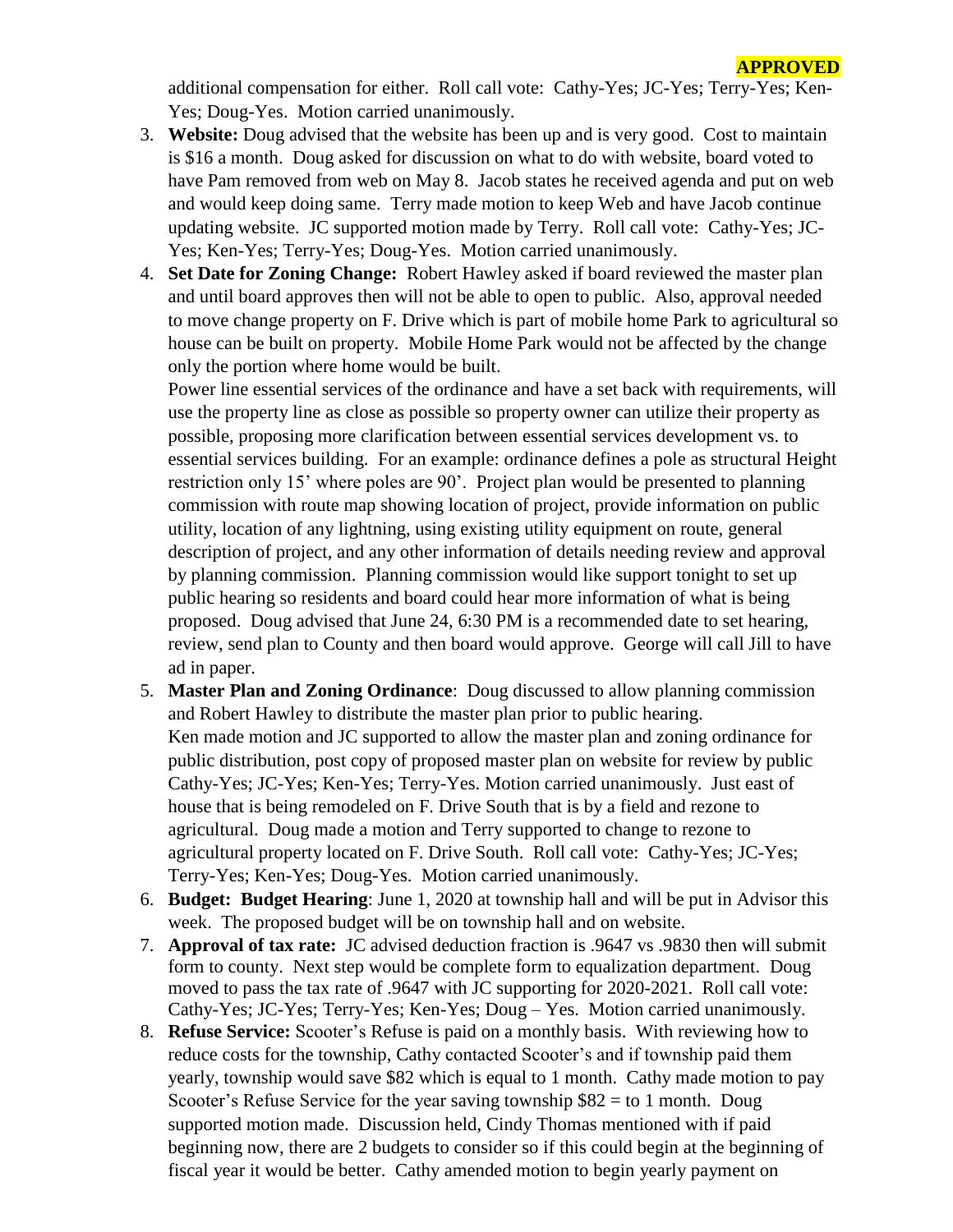7/1/2020. Roll call vote: Cathy-Yes; JC-Yes; Terry-Yes; Ken-Yes; Motion carried unanimously.

9. **Signature Rights:** Cathy stated that as of 5/11/20, Dianna Baker is no longer the deputy clerk of Fredonia Township. Therefore, Cathy made a motion to remove the former Deputy Clerk Dianna Clerk from the Clerk's signature rights and responsibilities as outlined when the Clerk is not available with Chemical Bank effective 5/11/2020. Terry supported motion made by Cathy. Roll call vote: Cathy-Yes; JC-Abstained; Terry-Yes; Ken-Yes; Doug-Yes. Motion carried.

Cathy also advised that Laura Miller has accepted the appointment of Deputy Clerk for Fredonia Township and will stop by the office to be sworn in. Cathy made a motion to give Laura Miller, in the absence of the Clerk, the same signature rights and responsibilities as the township clerk, Cathy Combs, effective at the time she is sworn into office. A copy of the sworn statement and completed Account/Signer Information form outlining full legal name, phone, email and title will be provided to Chemical Bank. Terry supported motion made by Cathy. Roll call vote: Cathy-Yes; JC-Yes; Ken-Yes; Terry-Yes; Doug-Yes; Motion carried unanimously.

#### **Road Project**:

Doug advised that Marshall Township has a signed contract from US27 on Division Drive to 16 Mile Road. Doug will verity if township is responsible for any of Division Drive project. Also, chip and seal project road project A. Drive So., 12 Mile Road to 13 ½ Mile Road. Then A. Drive South from 14 to 15 Mile Road.. Also H Drive South from Old27 to township line which is approximately \$29,038 and would need board approval to begin project. Question asked about why doing chip and seal on good roads vs. repairing roads that desperately need repairs. Doug explained that chip and seal will extend the life of the roads that were previously repaired. Road committee will review next year to repair 18 Mile road along with Lyon Lake Road. Cathy made motion and Doug support motion made to fund repair of chip and seal to previously repaired roads to extend the life of the roads in the amount of approximately \$29,938. Roll call vote: Cathy-Yes; JC-Yes; Ken-Yes; Terry-Yes; Doug-Yes. Motion carried unanimously.

10. **Tax cashed last summer:** Doug explained there was a check received by township resident winter taxes. The resident dropped 2 checks in one envelope in drop box, he received a receipt back for one property but didn't open envelope until he filed his taxes. Only 1 check cashed after receiving the delinquent notice and Doug has spoken to Treasurer's office a couple of times. The amount of \$211.47 is the interest on the delinquent tax. It appears it may be an error on township's part if check(s) were dropped in box. The one check never cleared the bank and taxes are paid now but not \$211.47 on interest. Township will not be able to prove how error occurred. Did the resident have a copy of the check written to township? Doug advised yes, as check was written on 9/14/19. Also did resident change banks? Doug advised no. JC moved to contact county to see if they would waive the interest/late fees and Terry supported motion. Discussion held to contact resident in splitting fee and report back to discuss further if township to cover interest fee if county doesn't waive fees. Roll call vote: Cathy-Yes; JC-Yes; Terry-Yes; Ken-Yes; Doug-Yes; Motion carried unanimously.

#### **PUBLIC COMMENT (for any new issues):**

\*Disappointed there was no financial report tonight

\*Report bad roads to county and suggest township supervisor call drain commissioner about 12 Mile Road and that the drains need fixing on that road